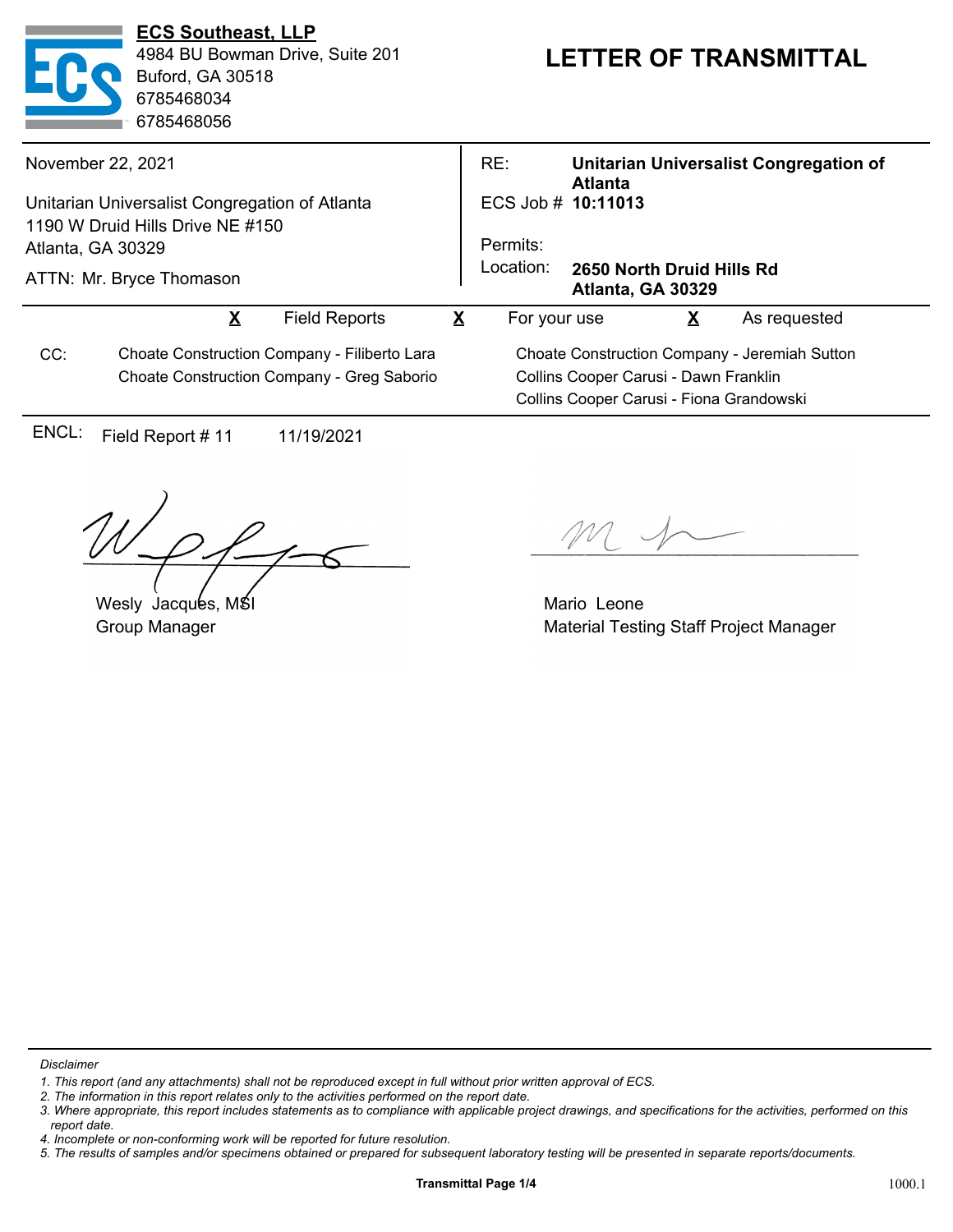Chargeable Items Arrival Departure **10:15A 11:15A** Trip Charges\* **30.00** Tolls/Parking\* Mileage\* Mileage\* Time of Remarks Re Obs Time **0.00** Total **1.75** Travel Time\* **0.50** Lab Time **0.25** On-Site Time **1.00** Contractor **None Listed** Client **Unitarian Universalist Congregation of Atlanta** Location **Atlanta, GA** Weather **60 °/ Sunny** Project **10:11013 11** Project No. **Unitarian Universalist Congregation of Atlanta** Report No. Day & Date **Friday 11/19/2021 FIELD REPORT** ECS Southeast, LLP 4984 BU Bowman Drive, Suite 201 Buford, GA 30518 (678) 546-8034 [Phone] (678) 546-8056 [Fax]

\* Travel time and mileage will be billed in accordance with the contract.

**Summary of Services Performed (field test data, locations, elevations & depths are estimates) & Individuals Contacted.**

The undersigned arrived on-site as requested to observe BMP's and to perform a weekly NPDES inspection.

BMP's were observed to not be placed to be in accordance with the project drawings.

Please see the attached NPDES Site Inspection Report for details.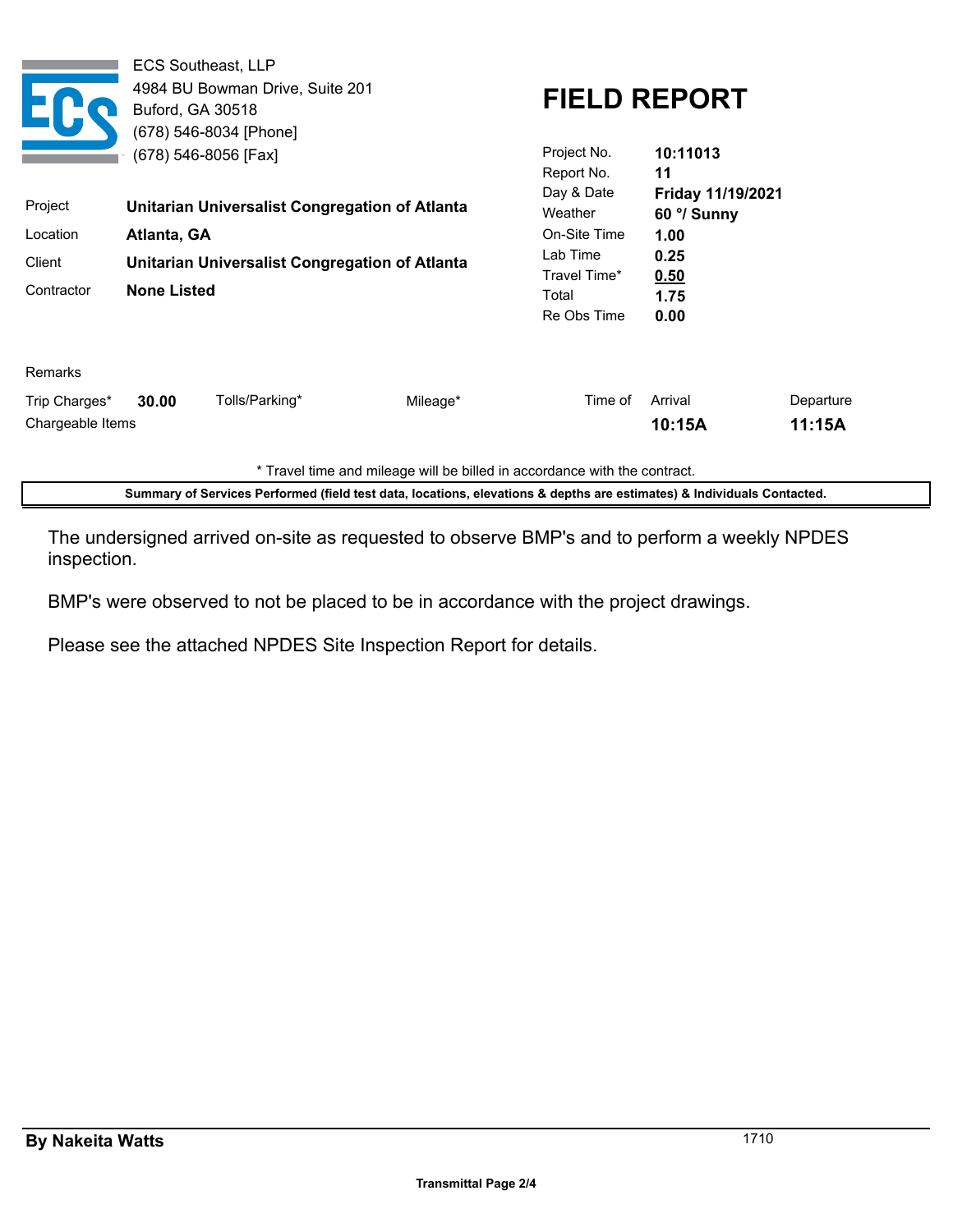## **NPDES SITE INSPECTION REPORT**



# **ECS SOUTHEAST, LLP**

4984 B U Bowman Dr #201 Buford, GA 30518

| <b>General Information</b>                                                            |                                                |                       |  |  |  |  |
|---------------------------------------------------------------------------------------|------------------------------------------------|-----------------------|--|--|--|--|
| <b>Project Name</b>                                                                   | Unitarian Universalist Congregation of Atlanta |                       |  |  |  |  |
| <b>Client Name</b>                                                                    | Unitarian Universalist Congregation of Atlanta |                       |  |  |  |  |
| Project No.                                                                           | 11013                                          | <b>Work Order No.</b> |  |  |  |  |
| <b>Date of Inspection</b>                                                             | 11/19/2021                                     | <b>Report No.</b>     |  |  |  |  |
| <b>Inspector's Name(s)</b>                                                            | <b>Nakeita Watts</b>                           |                       |  |  |  |  |
| <b>Type of Inspection</b>                                                             |                                                |                       |  |  |  |  |
| ■Weekly<br>$\Box$ During storm event<br>$\Box$ Post-storm event<br>Daily              |                                                |                       |  |  |  |  |
| <b>Weather Information</b>                                                            |                                                |                       |  |  |  |  |
| Has rained since the last inspection?<br>$\square$ No<br>Yes                          |                                                |                       |  |  |  |  |
| If yes, provide:<br><b>Storm Start Date:</b><br>Approximate Rainfall(in):<br>$\Omega$ |                                                |                       |  |  |  |  |
| Weather at time of this inspection?<br>Rainy                                          |                                                |                       |  |  |  |  |

|   | <b>BMP/Activity</b>                                                                                                                                              | Implemented?                         | <b>Maintenence</b><br><b>Required?</b> | <b>Corrective Action Needed and Notes</b>                                                |
|---|------------------------------------------------------------------------------------------------------------------------------------------------------------------|--------------------------------------|----------------------------------------|------------------------------------------------------------------------------------------|
| 1 | Are all disturbed areas<br>not actively being worked<br>properly stabilized or<br>protected?                                                                     | $\Box$ Yes $\Box$ No                 | $\Box$ Yes $\Box$ No                   |                                                                                          |
| 2 | Are natural resource areas $\sqrt{\phantom{a}}$ Yes $\Box$ No<br>(e.g., streams, wetlands,<br>mature trees, etc.)<br>protected with barriers or<br>similar BMPs? |                                      | $\Box$ Yes $\Box$ No                   |                                                                                          |
| 3 | Are perimeter controls<br>and sediment barriers<br>adequately installed and<br>maintained?                                                                       | $\Box$ Yes $\Box$ No                 | $\blacksquare$ Yes $\blacksquare$ No   | Silt fence is damaged next to the east<br>construction entrance.                         |
| 4 | Are storm drain inlets<br>properly protected?                                                                                                                    | $\blacksquare$ Yes $\blacksquare$ No | $\Box$ Yes $\Box$ No                   |                                                                                          |
| 5 | Is there evidence of<br>sediment being tracked<br>into the street?                                                                                               | $\blacksquare$ Yes $\blacksquare$ No | $\blacksquare$ Yes $\blacksquare$ No   | Sediment is going into the public sidewalk<br>and street north of the construction exit. |